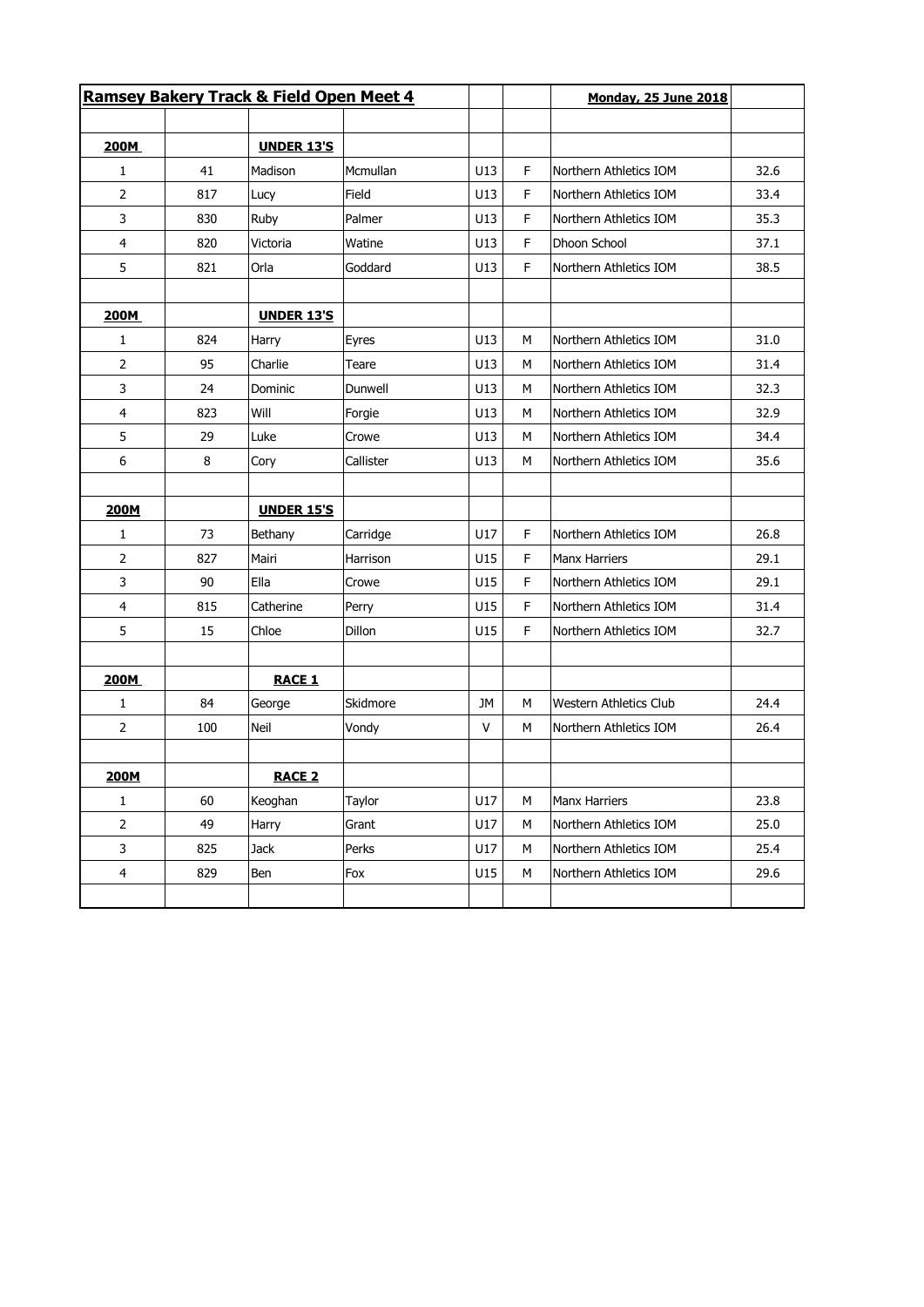| <b>Ramsey Bakery Track &amp; Field Open Meet 4</b> |                |               |                  |              |   | <b>Monday, 25 June 2018</b> |        |
|----------------------------------------------------|----------------|---------------|------------------|--------------|---|-----------------------------|--------|
| 1500M                                              |                | <b>RACE 1</b> |                  |              |   |                             |        |
| $\mathbf{1}$                                       | 832            | Paul          | Rodgers          | V            | м | <b>Manx Harriers</b>        | 4.35.2 |
|                                                    |                |               |                  |              |   |                             |        |
| $\overline{2}$                                     | 828            | James         | <b>Strickett</b> | JМ           | M | Northern Athletics IOM      | 4.46.6 |
| 3                                                  | 816            | Samuel        | Perry            | U13          | М | Northern Athletics IOM      | 5.11.3 |
| 4                                                  | 52             | Ryan          | Corrin           | U15          | M | <b>Manx Harriers</b>        | 5.11.4 |
| 5                                                  | 826            | Macy          | Hillier          | U13          | F | <b>Manx Harriers</b>        | 5.11.6 |
| 6                                                  | 827            | Mairi         | Harrison         | U15          | F | <b>Manx Harriers</b>        | 5.20.7 |
| $\overline{7}$                                     | 815            | Catherine     | Perry            | U15          | F | Northern Athletics IOM      | 5.36.5 |
| 8                                                  | 24             | Dominic       | Dunwell          | U13          | M | Northern Athletics IOM      | 5.47.7 |
| 9                                                  | 29             | Luke          | Crowe            | U13          | M | Northern Athletics IOM      | 5.51.5 |
| 10                                                 | 41             | Madison       | Mcmullan         | U13          | F | Northern Athletics IOM      | 5.54.8 |
| 11                                                 | 15             | Chloe         | <b>Dillon</b>    | U15          | F | Northern Athletics IOM      | 5.58.6 |
| 12                                                 | 23             | Mia           | Dunwell          | U15          | F | Northern Athletics IOM      | 6.03.2 |
| 13                                                 | 823            | Will          | Forgie           | U13          | M | Northern Athletics IOM      | 6.16.1 |
| 14                                                 | 107            | Lucy          | Kenyon           | U13          | F | Northern Athletics IOM      | 6.50.6 |
| <b>LONG JUMP</b>                                   |                |               |                  |              |   |                             |        |
| $U13+$                                             |                |               |                  |              |   |                             |        |
| 21                                                 | 819            | James         | Margrave         | U17          | М | Northern Athletics IOM      | 5.35   |
| 22                                                 | 49             | Harry         | Grant            | U17          | M | Northern Athletics IOM      | 5.30   |
| 23                                                 | 833            | Gordon        | Crowe            | v            | м | Northern Athletics IOM      | 5.05   |
| 24                                                 | 9              | Matt          | Callister        | v            | М | Northern Athletics IOM      | 4.95   |
| 11                                                 | $\overline{4}$ | Kate          | Cashin           | U17          | F | Northern Athletics IOM      | 4.48   |
| 7                                                  | 826            | Macy          | Hiller           | U13          | F | <b>Manx Harriers</b>        | 4.31   |
| 10                                                 | 90             | Ella          | Crowe            | U15          | F | Northern Athletics IOM      | 4.22   |
| 1                                                  | 41             | Maddison      | Mcmullan         | U13          | F | Northern Athletics IOM      | 4.11   |
| 17                                                 | 53             | Regan         | Corrin           | U13          | М | Manx Harriers               | 4.06   |
| 25                                                 | 822            | Rob           | Forgie           | $\mathsf{V}$ | M | Northern Athletics IOM      | 3.83   |
| 15                                                 | 816            | Samuel        | Perry            | U13          | М | Northern Athletics IOM      | 3.76   |
| 8                                                  | 827            | Mairi         | Harrison         | U15          | F | Manx Harriers               | 3.74   |
| 19                                                 | 829            | Ben           | Fox              | U15          | м | Northern Athletics IOM      | 3.66   |
| 18                                                 | 95             | Charlie       | Teare            | U13          | М | Northern Athletics IOM      | 3.56   |
| 12                                                 | 24             | Dominic       | Dunwell          | U13          | M | Northern Athletics IOM      | 3.49   |
| 20                                                 | 8              | Cory          | Callister        | U13          | М | Northern Athletics IOM      | 3.45   |
| 16                                                 | 824            | Harry         | Eyres            | U13          | M | Northern Athletics IOM      | 3.35   |
| 9                                                  | 23             | Mia           | Dunwell          | U15          | F | Northern Athletics IOM      | 3.34   |
|                                                    |                |               |                  |              |   |                             |        |
| 6                                                  | 817            | Lucy          | Field            | U13          | F | Northern Athletics IOM      | 3.30   |
| 13                                                 | 29             | Luke          | Crowe            | U13          | M | Northern Athletics IOM      | 3.20   |
| 14                                                 | 823            | Will          | Forgie           | U13          | М | Northern Athletics IOM      | 3.20   |
| 4                                                  | 830            | Ruby          | Palmer           | U13          | F | Northern Athletics IOM      | 2.84   |
| 3                                                  | 821            | Orla          | Goddard          | U13          | F | Northern Athletics IOM      | 2.81   |
| $\overline{2}$                                     | 820            | Victoria      | Watine           | U13          | F | Dhoon School                | 2.25   |
| 5                                                  | 107            | Lucy          | Kenyon           | U13          | F | Northern Athletics IOM      | NJ     |